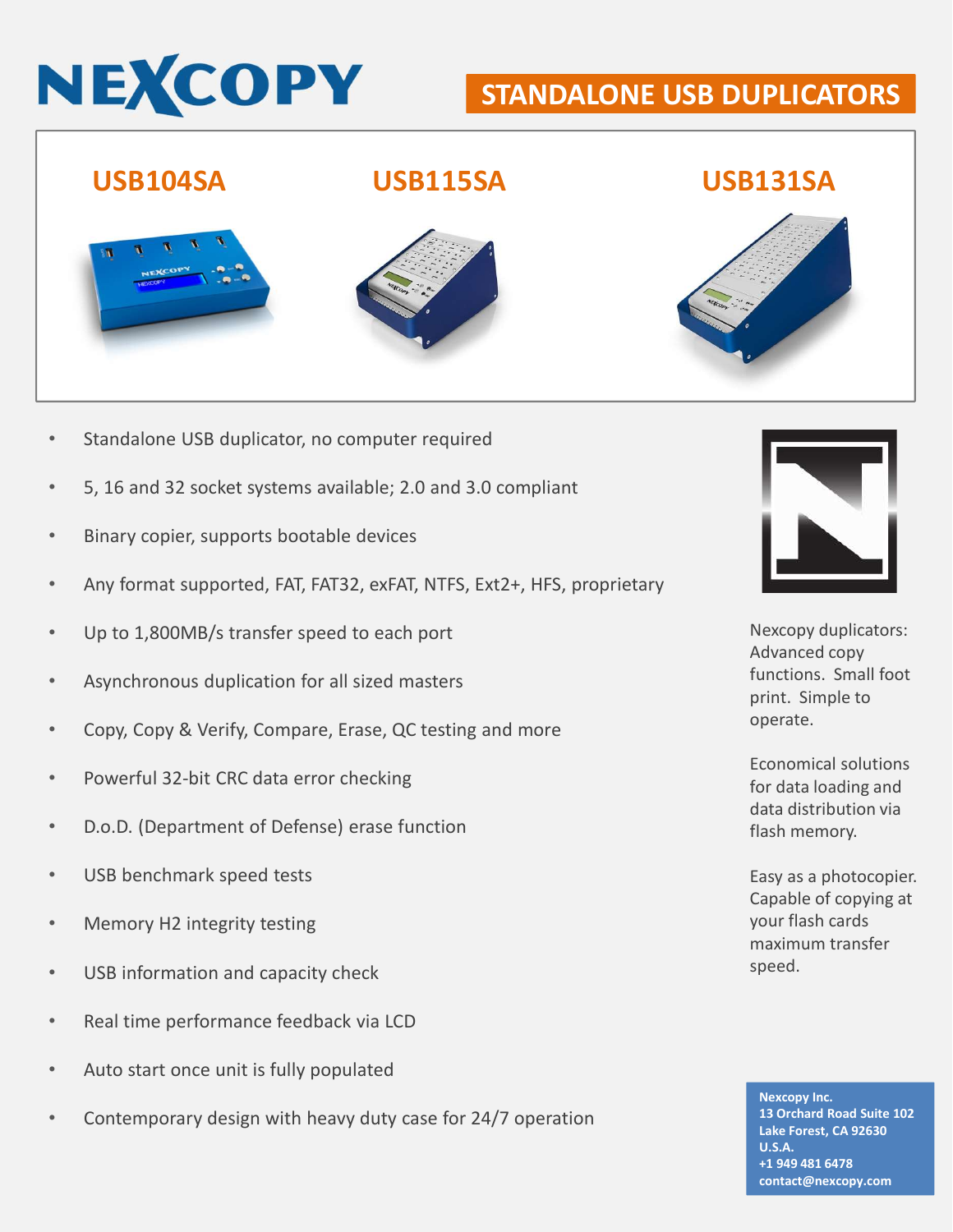## STANDALONE USB DUPLICATORS





| <b>W</b><br><b>XCOPY</b>                     | <b>MODEL</b><br><b>USB104SA</b>                                                                          | $\begin{picture}(20,5) \put(0,0){\line(1,0){10}} \put(15,0){\line(1,0){10}} \put(15,0){\line(1,0){10}} \put(15,0){\line(1,0){10}} \put(15,0){\line(1,0){10}} \put(15,0){\line(1,0){10}} \put(15,0){\line(1,0){10}} \put(15,0){\line(1,0){10}} \put(15,0){\line(1,0){10}} \put(15,0){\line(1,0){10}} \put(15,0){\line(1,0){10}} \put(15,0){\line(1,$<br><b>Be</b><br>3.75 |
|----------------------------------------------|----------------------------------------------------------------------------------------------------------|--------------------------------------------------------------------------------------------------------------------------------------------------------------------------------------------------------------------------------------------------------------------------------------------------------------------------------------------------------------------------|
| <b>USB104SA</b><br><b>SPECIFICATIONS</b>     |                                                                                                          | OPERATING<br><b>ENVIRONM</b>                                                                                                                                                                                                                                                                                                                                             |
| Number of sockets:<br>Operating environment: | 1 master $-$ 4 targets<br>Standalone                                                                     | Power:<br>USB-C cable / 500m/                                                                                                                                                                                                                                                                                                                                            |
| Display:<br>LCD Languages:                   | LCD, Backlit, 2x20 characters<br>English, Spanish, Portuguese,<br><b>Simplified Chinese</b>              | Temp range:<br>41F-122F<br>Humidity range:                                                                                                                                                                                                                                                                                                                               |
| Device support:                              | <b>USB flash drives</b><br>(Use USB115SA or USB131SA for hard drives)                                    | 15%-90%<br>Product Weight:<br>.8lb / .36kg                                                                                                                                                                                                                                                                                                                               |
| Copy mode:                                   | Asynchronous                                                                                             | <b>Product Size:</b>                                                                                                                                                                                                                                                                                                                                                     |
| Copy features:                               | Copy, Copy & Compare, Compare Only                                                                       | 6 x 3.75 x 1 in / 152                                                                                                                                                                                                                                                                                                                                                    |
| Supported file formats:                      | FAT, FAT32, exFAT, NTFS, HFS, ext2, ext3,<br>ext4, Proprietary                                           | Shipping Box We<br>1.5 $b/0.68$ kg                                                                                                                                                                                                                                                                                                                                       |
| <b>Utility features:</b>                     | Format, full erase, device speed                                                                         | <b>Shipping Box Size</b>                                                                                                                                                                                                                                                                                                                                                 |
| Firmware upgradeable:                        | Yes                                                                                                      | 8 x 6 x 2.25 in / 203                                                                                                                                                                                                                                                                                                                                                    |
| Warranty:                                    | 1 year                                                                                                   | Compliance                                                                                                                                                                                                                                                                                                                                                               |
| Country of Origin:                           | U.S.A., parts sourced globally                                                                           | UL, CE, FCC, RoHS                                                                                                                                                                                                                                                                                                                                                        |
| <b>USB Duplicators By Nexcopy</b>            | Nexcopy manufactures a variety of USB Duplicators which are PC based or Standalone Systems. The PC based | <b>Nexcopy In</b><br>13 Orchard                                                                                                                                                                                                                                                                                                                                          |

Power: USB-C cable / 500mA per socket Temp range: 41F-122F Humidity range: 15%-90% Product Weight: .8lb / .36kg Product Size: 6 x 3.75 x 1 in / 152 x 95 x 25 mm Shipping Box Weight: 1.5lb / .68kg Shipping Box Size: 8 x 6 x 2.25 in / 203 x 152 x 57 mm Compliance UL, CE, FCC, RoHS

### USB Duplicators By Nexcopy

Nexcopy manufactures a variety of USB Duplicators which are PC based or Standalone Systems. The PC based systems use our exclusive and feature rich Drive Manager software with advanced functions such as write protection (read-only) partition and serial number control. Standalone systems are ultra-fast, high speed copiers duplicating gigabytes of data quickly and accurately. Both platforms have distinct strengths and advantages.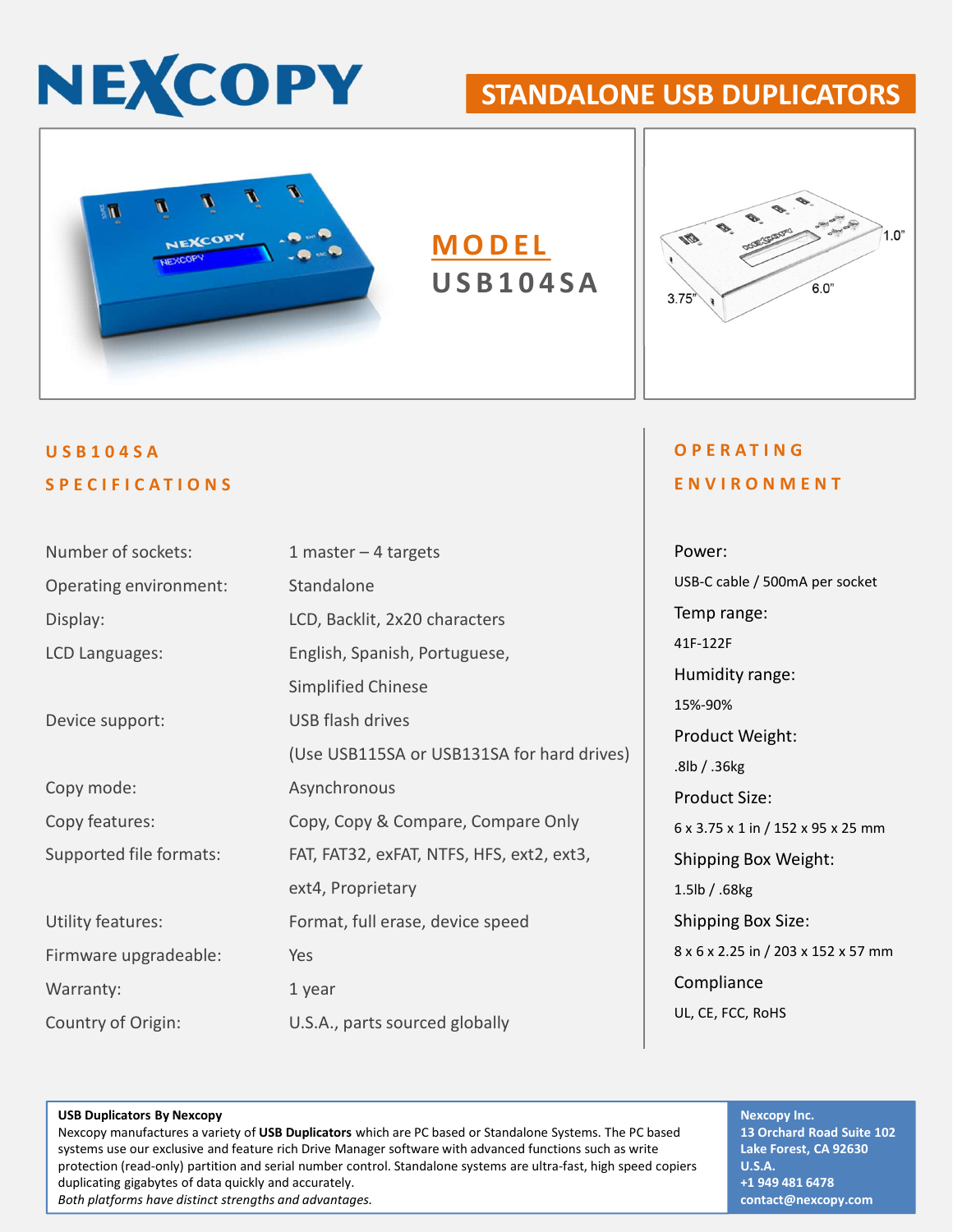## STANDALONE USB DUPLICATORS





### Power:

| EXCOPY                                   | <b>MODEL</b><br><b>USB115SA</b>           | 7.25<br>12.5"<br>7.0"                  |
|------------------------------------------|-------------------------------------------|----------------------------------------|
| <b>USB115SA</b><br><b>SPECIFICATIONS</b> |                                           | OPERATING<br><b>ENVIRONMENT</b>        |
| Number of sockets:                       | 1 master $-$ 15 targets                   | Power:                                 |
| Operating environment:                   | Standalone                                | USB-C cable / 500mA per socket         |
| Display:                                 | LCD, Backlit, 2x20 characters             | Temp range:                            |
| LCD Languages:                           | English, Spanish, Portuguese,             | 41F-122F                               |
|                                          | Simplified Chinese                        | Humidity range:                        |
| Device support:                          | USB flash drives & USB hard drives        | 15%-90%                                |
| Copy mode:                               | Parallel & Asynchronous                   | Product Weight:                        |
| Copy features:                           | Copy, Copy & Compare, Compare             | 5.4lb / 2.45kg<br><b>Product Size:</b> |
| Supported file formats:                  | FAT, FAT32, exFAT, NTFS, HFS, ext2, ext3, | 7.5 x 12.5 x 7 in / 190 x 317 x 177 mm |
|                                          | ext4, Proprietary                         | Shipping Box Weight:                   |
| Utility features:                        | Format, erase, D.o.D erase, device speed  | 8.4lb / 3.81kg                         |
| Firmware upgradeable:                    | Yes                                       | <b>Shipping Box Size:</b>              |
| Warranty:                                | 1 year                                    | 16 x 12 x 12 in / 406 x 305 x 305 mm   |
| Country of Origin:                       | U.S.A., parts sourced globally            | Compliance                             |
|                                          |                                           | UL, CE, FCC, RoHS                      |

USB Duplicators By Nexcopy

Nexcopy manufactures a variety of USB Duplicators which are PC based or Standalone Systems. The PC based systems use our exclusive and feature rich Drive Manager software with advanced functions such as write protection (read-only) partition and serial number control. Standalone systems are ultra-fast, high speed copiers duplicating gigabytes of data quickly and accurately. Both platforms have distinct strengths and advantages.